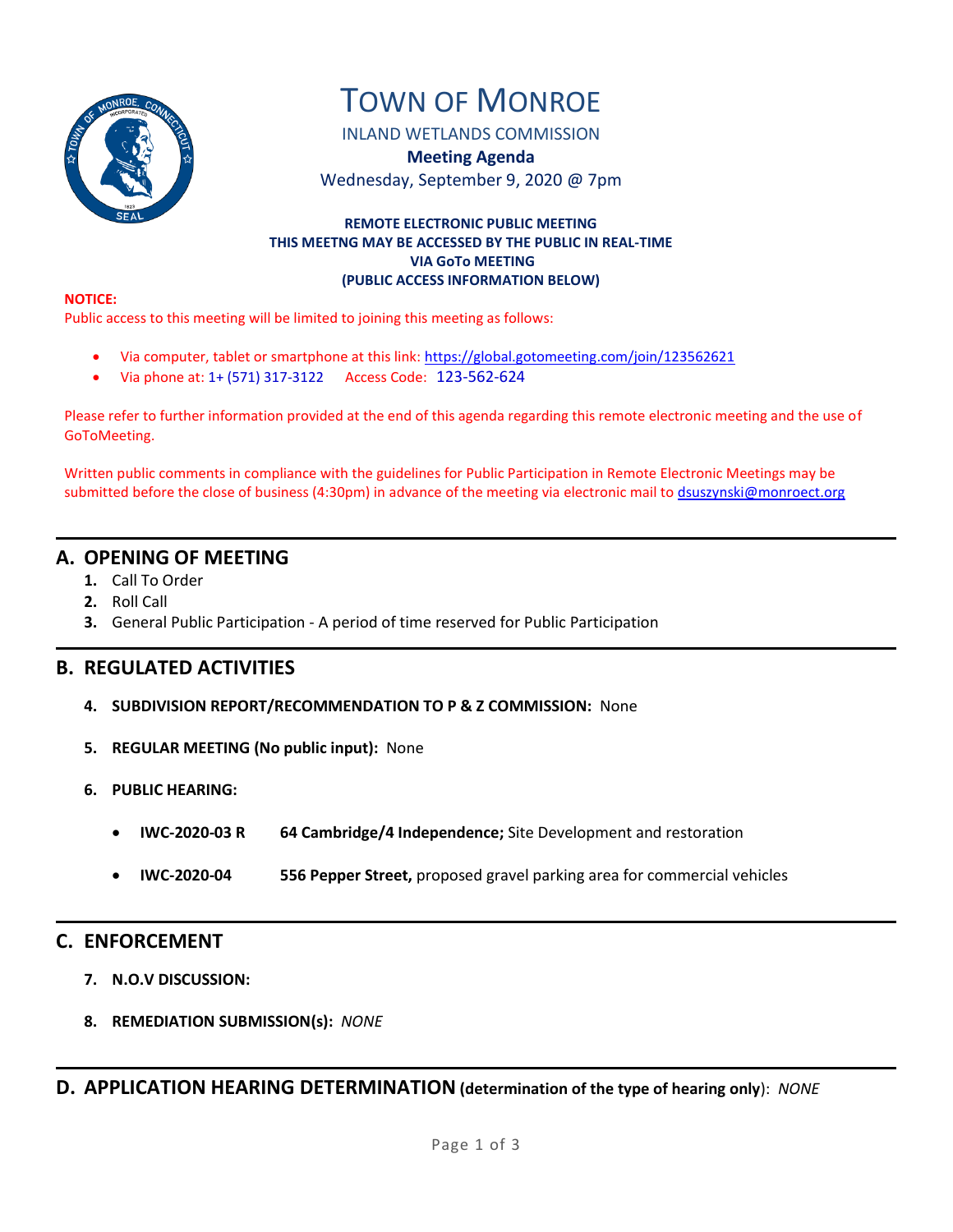## **E. OTHER:** *NONE*

## **F. DELIBERATION SESSION (no public input)**

- **9. DELIBERATIONS ON COMPLETED HEARINGS**: *Completed items from this Agenda – as determined by the Commission*
- **10. BOND RELEASE, REDUCTION, REPORTS:**
- **11. TIME EXTENSION:**

# **G. IWC AGENT ACTIVITIES REPORT: (no public input)**

## **12. AGENT APPROVALS**

## **13. PERMITTED USES AS OF RIGHT**

**IPU-2020-17 69 Jockey Hollow Rd,** emergency septic repair

*IPU-2018-01 Department of Public Works - road repair, replacement and/or general maintenance - I/W Regulations Section 4.2 (C) (Expiration 3-28-2023)*

• Replace the drainage crossover on 51/41 Scenic Hill Road, crossover is the Flint Ridge Road side of the property – work to be done under the existing IPU-2018-01 permit

# **H. ENFORCEMENT DELIBERATION: (no public input)**

- **14. Deliberations on completed Remediation Submissions:**
- **15. Completed items from this Agenda – as determined by the Commission:**
- **16. Administrative Review/Enforcement Issues:**
- **17. Status/Updates:**

## **I. GENERAL DISCUSSION/OTHER:**

Minutes of: *August 26, 2020* Regulation Amendment Committee Public Outreach Committee

### **18. CORRESPONDENCE:**

## **19. ADJOURNMENT:**